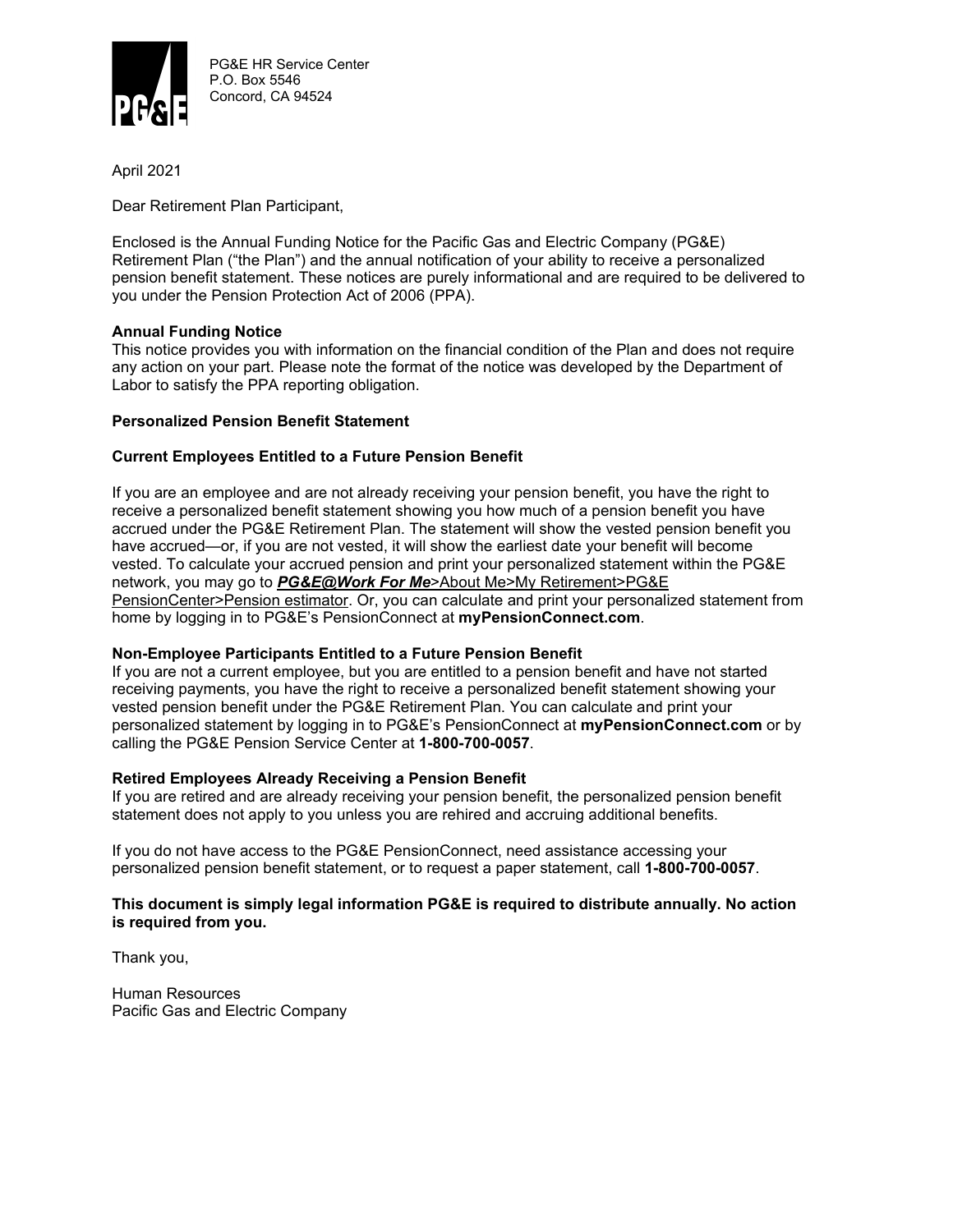#### **ANNUAL FUNDING NOTICE**

For

### **Pacific Gas and Electric Company Retirement Plan**

### Introduction

This notice includes important information about the funding status of your single employer pension plan ("the Plan"). It also includes general information about the benefit payments guaranteed by the Pension Benefit Guaranty Corporation ("PBGC"), a federal insurance agency. All traditional pension plans (called "defined benefit pension plans") must provide this notice every year regardless of their funding status. This notice does not mean that the Plan is terminating. It is provided for informational purposes and you are not required to respond in any way. This notice is required by federal law. This notice is for the plan year beginning January 1, 2020 and ending December 31, 2020 ("Plan Year").

#### How Well Funded Is Your Plan

The law requires the administrator of the Plan to tell you how well the Plan is funded, using a measure called the "funding target attainment percentage". The Plan divides its Net Plan Assets by Plan Liabilities to get this percentage. In general, the higher the percentage, the better funded the plan. The Plan's Funding Target Attainment Percentage for the Plan Year and each of the two preceding plan years is shown in the chart below. The chart also shows you how the percentage was calculated.

| <b>Funding Target Attainment Percentage</b>                |                  |                  |                  |  |  |  |  |  |
|------------------------------------------------------------|------------------|------------------|------------------|--|--|--|--|--|
|                                                            | 2020             | 2019             | 2018             |  |  |  |  |  |
| 1. Valuation Date                                          | 01/01/2020       | 01/01/2019       | 01/01/2018       |  |  |  |  |  |
| 2. Plan Assets                                             |                  |                  |                  |  |  |  |  |  |
| a. Total Plan Assets                                       | \$17,399,810,604 | \$16,148,010,765 | \$15,538,935,032 |  |  |  |  |  |
| b. Funding Standard<br><b>Carryover Balance</b>            | \$3,142,445,572  | \$2,522,026,944  | \$2,671,921,754  |  |  |  |  |  |
| c. Prefunding Balance                                      | \$0              | \$0              | \$0              |  |  |  |  |  |
| d. Net Plan Assets<br>$= (a) - (b) - (c)$                  | \$14,257,365,032 | \$13,625,983,821 | \$12,867,013,278 |  |  |  |  |  |
| 3. Plan Liabilities                                        | \$14,024,571,200 | \$13,444,650,677 | \$12,742,068,043 |  |  |  |  |  |
| 4. Funding Target Attainment<br>Percentage<br>$= (2d)/(3)$ | 101.65%          | 101.34%          | 100.98%          |  |  |  |  |  |

### Plan Assets and Credit Balances

The chart above shows certain "credit balances" called the Funding Standard Carryover Balance and Prefunding Balance. A plan might have a credit balance, for example, if in a prior year an employer contributed money to the plan above the minimum level required by law. Generally, an employer may credit the excess money toward the minimum level of contributions required by law that it must make in future years. Plans must subtract these credit balances from Total Plan Assets to calculate their Funding Target Attainment Percentage.

### Plan Liabilities

Plan Liabilities in line 3 of the chart above are estimates of the amount of assets the Plan needs on the Valuation Date to pay for promised benefits under the plan.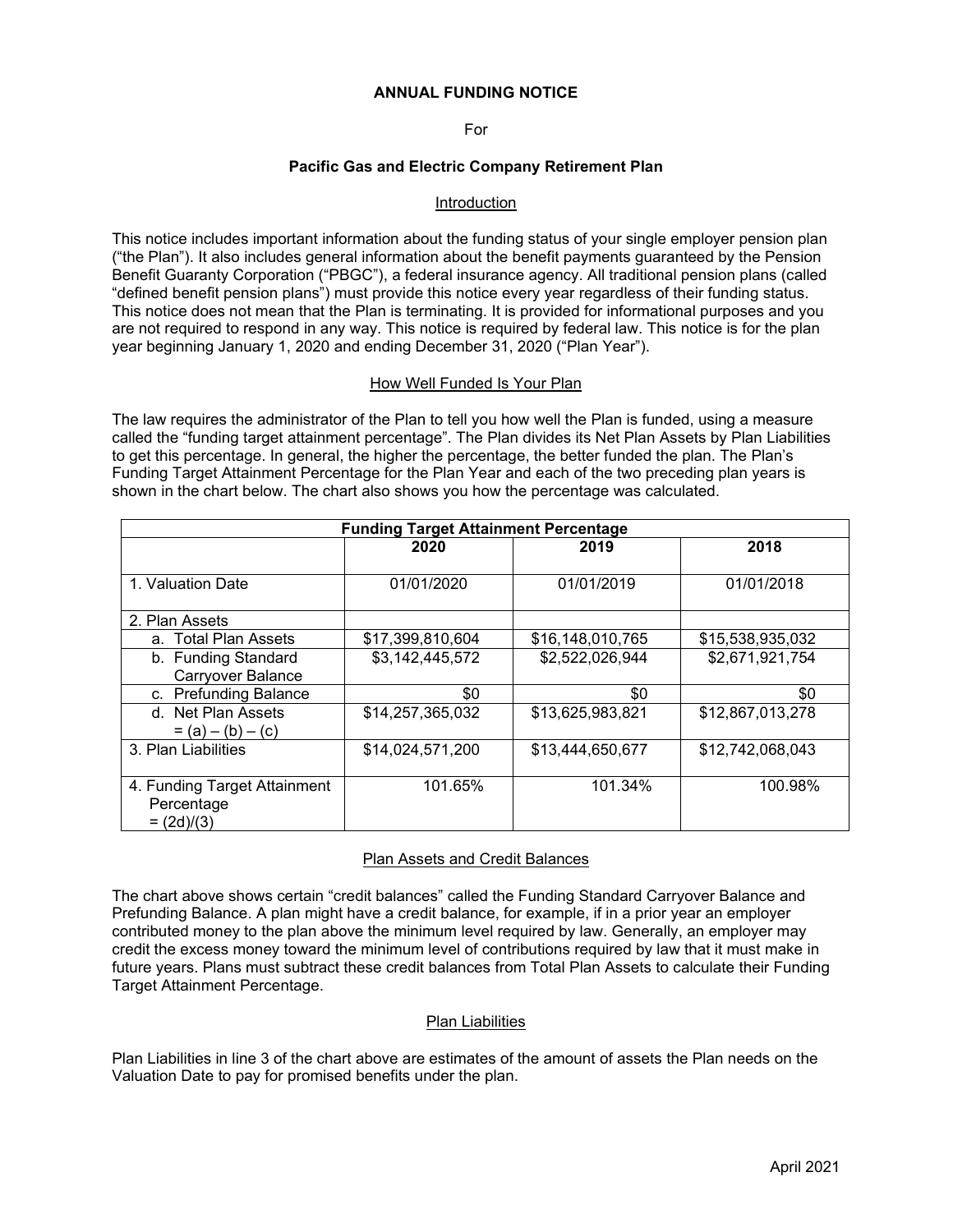## Year-End Assets and Liabilities

The asset values in the chart above are measured as of the first day of the Plan Year. They also are "actuarial values". Actuarial values differ from market values in that they do not fluctuate daily based on changes in the stock or other markets. Actuarial values smooth out those fluctuations and can allow for more predictable levels of future contributions. Despite the fluctuations, market values tend to show a clearer picture of a plan's funded status at a given point in time. As of December 31, 2020, the fair market value of the Plan's assets was \$20,834,441,099. On this same date, the Plan's liabilities, determined using market rates, were \$20,586,449,497.

## Supplemental Information

This is a temporary supplement to your annual funding notice. It is required by the Moving Ahead for Progress in the 21st Century Act, the Highway and Transportation Funding Act of 2014 and the Bipartisan Budget Act of 2015. These federal laws changed how pension plans calculate their liabilities. The purpose of this supplement is to show you the effect of these changes. Prior to 2012, pension plans determined their liabilities using a two-year average of interest rates. Now pension plans also must take into account a 25-year average of interest rates. This means that interest rates likely will be higher and plan liabilities lower than they were under prior law. As a result, your employer may contribute less money to the plan at a time when market interest rates are at or near historical lows.

The "Information Table" compares the effect of using interest rates based on the 25-year average (the "adjusted interest rates") and interest rates based on a two-year average on the Plan's: (1) Funding Target Attainment Percentage, (2) Funding Shortfall, and (3) Minimum Required Contribution. The funding target attainment percentage of a plan is a measure of how well the plan is funded on a particular date. The funding shortfall is the amount by which liabilities exceed net plan assets. The minimum required contribution is the amount of money an employer is required by law to contribute to a plan for a given year. The following table shows this information determined with and without the adjusted interest rates. The information is provided for the Plan Year and for each of the two preceding plan years, if applicable.

| <b>INFORMATION TABLE</b>                      |                                                            |                                                                      |                                                            |                                                                      |                                                            |                                                                      |  |  |
|-----------------------------------------------|------------------------------------------------------------|----------------------------------------------------------------------|------------------------------------------------------------|----------------------------------------------------------------------|------------------------------------------------------------|----------------------------------------------------------------------|--|--|
|                                               | 2020                                                       |                                                                      | 2019                                                       |                                                                      | 2018                                                       |                                                                      |  |  |
|                                               | With<br><b>Adjusted</b><br><b>Interest</b><br><b>Rates</b> | <b>Without</b><br><b>Adjusted</b><br><b>Interest</b><br><b>Rates</b> | With<br><b>Adjusted</b><br><b>Interest</b><br><b>Rates</b> | <b>Without</b><br><b>Adjusted</b><br><b>Interest</b><br><b>Rates</b> | With<br><b>Adjusted</b><br><b>Interest</b><br><b>Rates</b> | <b>Without</b><br><b>Adjusted</b><br><b>Interest</b><br><b>Rates</b> |  |  |
| Funding<br>Target<br>Attainment<br>Percentage | 101.65%                                                    | 86.53%                                                               | 101.34%                                                    | 84.31%                                                               | 100.98%                                                    | 82.94%                                                               |  |  |
| Funding<br>Shortfall                          | \$0                                                        | \$2,217,618,134                                                      | \$0                                                        | \$2,534,968,517                                                      | \$0                                                        | \$2,645,293,801                                                      |  |  |
| Minimum<br>Required<br>Contribution           | \$119,134,482                                              | \$810,082,173                                                        | \$156,706,786                                              | \$850,772,871                                                        | \$204,449,113                                              | \$434,142,448                                                        |  |  |

### Participant Information

The total number of participants and beneficiaries covered by the Plan on the Valuation Date was 54,110. Of this number, 22,914 were current employees, 26,557 were retired and receiving benefits, and 4,639 were no longer working for the employer and have a right to future benefits.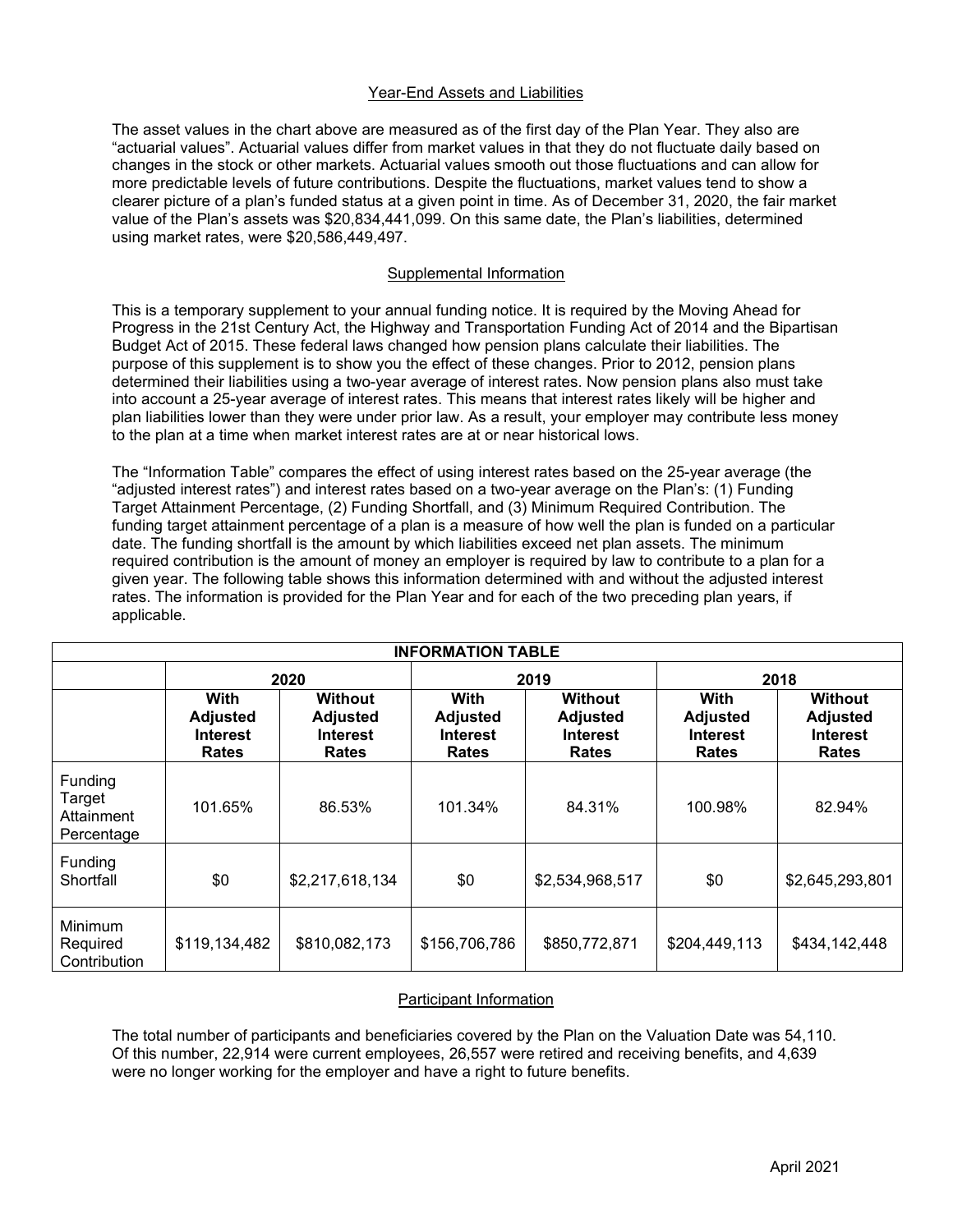## Funding & Investment Policies

Every pension plan must have a procedure to establish a funding policy for plan objectives. A funding policy relates to how much money is needed to pay promised benefits. The funding policy of the Plan is to contribute amounts that are tax deductible and consistent with applicable regulatory decisions and federal minimum funding requirements.

Pension plans also have investment policies. These generally are written guidelines or general instructions for making investment management decisions. The investment policy of the Plan is to enhance the security of Plan benefits by investing trust assets in a prudently-diversified portfolio designed to increase the Plan's funded status over time.

Under the investment policy, the Plan's assets were allocated among the following categories of investments as of the end of the Plan Year. These allocations are percentages of total assets:

| <b>Asset Allocations</b>             | Percentage |
|--------------------------------------|------------|
| 1. Stocks                            | 34.07%     |
| 2. Investment grade debt instruments | 53.82%     |
| 3. High-yield debt instruments       | 2.60%      |
| 4. Real estate                       | 4.72%      |
| 5. Other                             | 4.78%      |

## Right to Request a Copy of the Annual Report

Pension plans must file annual reports with the US Department of Labor. The report is called the "Form 5500". These reports contain financial and other information. You may obtain an electronic copy of your Plan's annual report by going to www.efast.dol.gov and using the search tool. Annual reports also are available from the US Department of Labor, Employee Benefits Security Administration's Public Disclosure Room at 200 Constitution Avenue, NW, Room N-1513, Washington, DC 20210, or by calling 202.693.8673. Or you may obtain a copy of the Plan's annual report on www.mypgebenefits.com > Resources > Legal Notices > Retirement > Annual Return/Report of Employee Benefit Plan.

Annual reports do not contain personal information, such as the amount of your accrued benefits. You may contact your plan administrator if you want information about your accrued benefits. Your plan administrator is identified below under "Where To Get More Information."

### Summary of Rules Governing Termination of Single-Employer Plans

If a plan terminates, there are specific termination rules that must be followed under federal law. A summary of these rules follows.

There are two ways an employer can terminate its pension plan. First, the employer can end a plan in a "standard termination" but only after showing the PBGC that such plan has enough money to pay all benefits owed to participants. Under a standard termination, a plan must either purchase an annuity from an insurance company (which will provide you with periodic retirement benefits, such as monthly for life or, if you elect, for a set period of time when you retire) or, if the plan allows and you elect, issue one lump-sum payment that covers your entire benefit. Your plan administrator must give you advance notice that identifies the insurance company (or companies) selected to provide the annuity. The PBGC's guarantee ends upon the purchase of an annuity or payment of the lump-sum. If the plan purchases an annuity for you from an insurance company and that company becomes unable to pay, the applicable state guaranty association guarantees the annuity to the extent authorized by that state's law.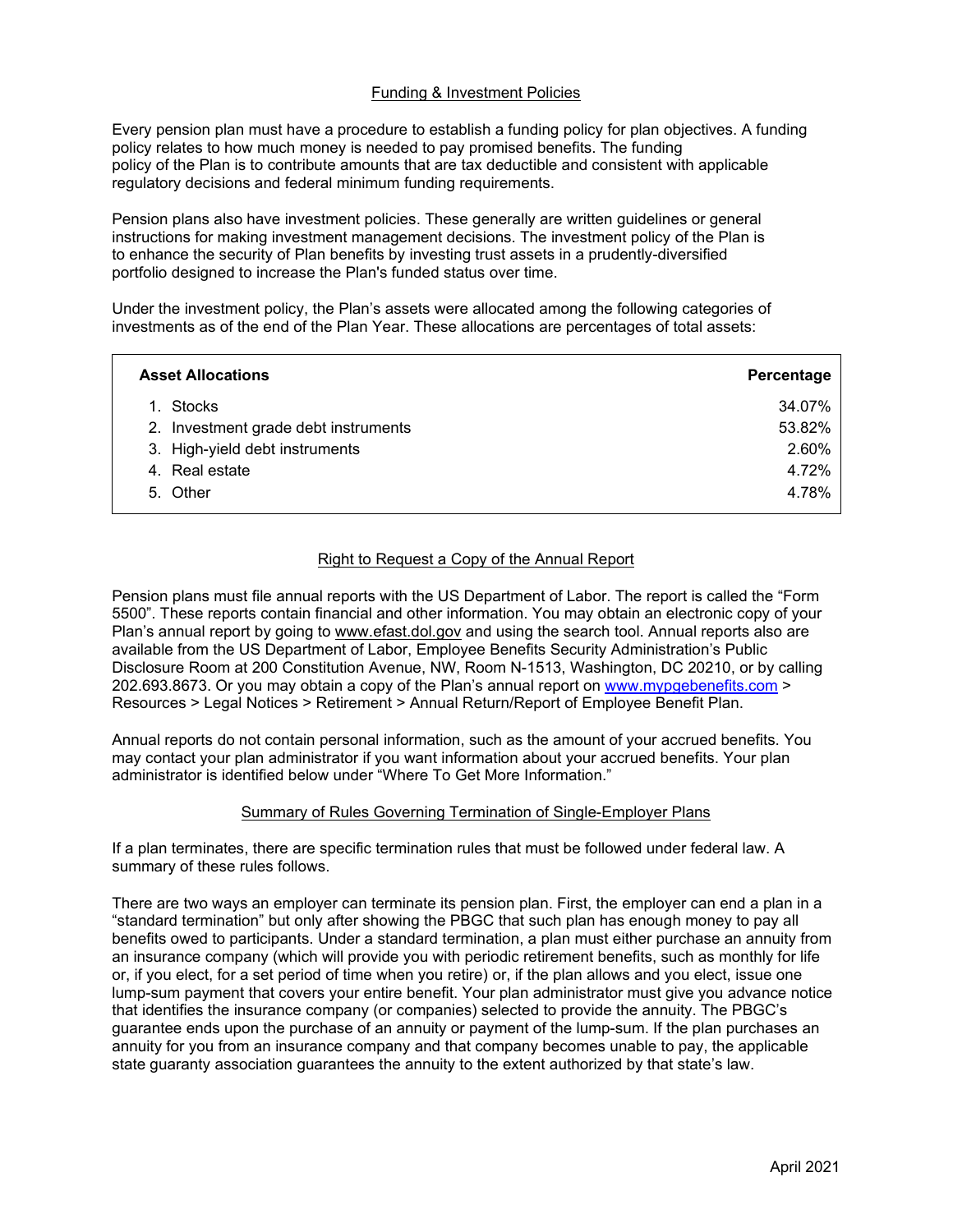Second, if the plan is not fully-funded, the employer may apply for a distress termination. To do so, however, the employer must be in financial distress and prove to a bankruptcy court or to the PBGC that the employer cannot remain in business unless the plan is terminated. If the application is granted, the PBGC will take over the plan as trustee and pay plan benefits, up to the legal limits, using plan assets and PBGC guarantee funds.

Under certain circumstances, the PBGC may take action on its own to end a pension plan. Most terminations initiated by the PBGC occur when the PBGC determines that plan termination is needed to protect the interests of plan participants or of the PBGC insurance program. The PBGC can do so if, for example, a plan does not have enough money to pay benefits currently due.

## Benefit Payments Guaranteed by the PBGC

When the PBGC takes over a plan, it pays pension benefits through its insurance program. Only benefits that you have earned a right to receive and that cannot be forfeited (called vested benefits) are guaranteed. Most participants and beneficiaries receive all of the pension benefits they would have received under their plan, but some people may lose certain benefits that are not guaranteed.

The amount of benefits that PBGC guarantees is determined as of the plan termination date. However, if a plan terminates during a plan sponsor's bankruptcy, then the amount guaranteed is determined as of the date the sponsor entered bankruptcy.

The PBGC maximum benefit guarantee is set by law and is updated each calendar year. For a plan with a termination date or sponsor bankruptcy date, as applicable, in 2021 the maximum guarantee is \$6,034 per month, or \$72,409 per year, for a benefit paid to a 65-year-old retiree with no survivor benefit. If a plan terminates during a plan sponsor's bankruptcy, the maximum guarantee is fixed as of the calendar year in which the sponsor entered bankruptcy. The maximum guarantee is lower for an individual who begins receiving benefits from PBGC before age 65 reflecting the fact that younger retirees are expected to receive more monthly pension checks over their lifetimes. Similarly, the maximum guarantee is higher for an individual who starts receiving benefits from PBGC after age 65. The maximum guarantee by age can be found on PBGC's website, www.pbgc.gov. The guaranteed amount is also reduced if a benefit will be provided to a survivor of the plan participant.

The PBGC guarantees "basic benefits" earned before a plan is terminated, which include:

- pension benefits at normal retirement age;
- most early retirement benefits;
- annuity benefits for survivors of plan participants; and
- disability benefits for a disability that occurred before the date the plan terminated or the date the sponsor entered bankruptcy, as applicable.

The PBGC does not guarantee certain types of benefits:

- The PBGC does not guarantee benefits for which you do not have a vested right, usually because you have not worked enough years for the company.
- The PBGC does not guarantee benefits for which you have not met all age, service, or other requirements.
- Benefit increases and new benefits that have been in place for less than one year are not guaranteed. Those that have been in place for less than five years are only partly guaranteed.
- Early retirement payments that are greater than payments at normal retirement age may not be guaranteed. For example, a supplemental benefit that stops when you become eligible for Social Security may not be guaranteed.
- Benefits other than pension benefits, such as health insurance, life insurance, death benefits, vacation pay, or severance pay, are not guaranteed.
- The PBGC generally does not pay lump sums exceeding \$5,000.